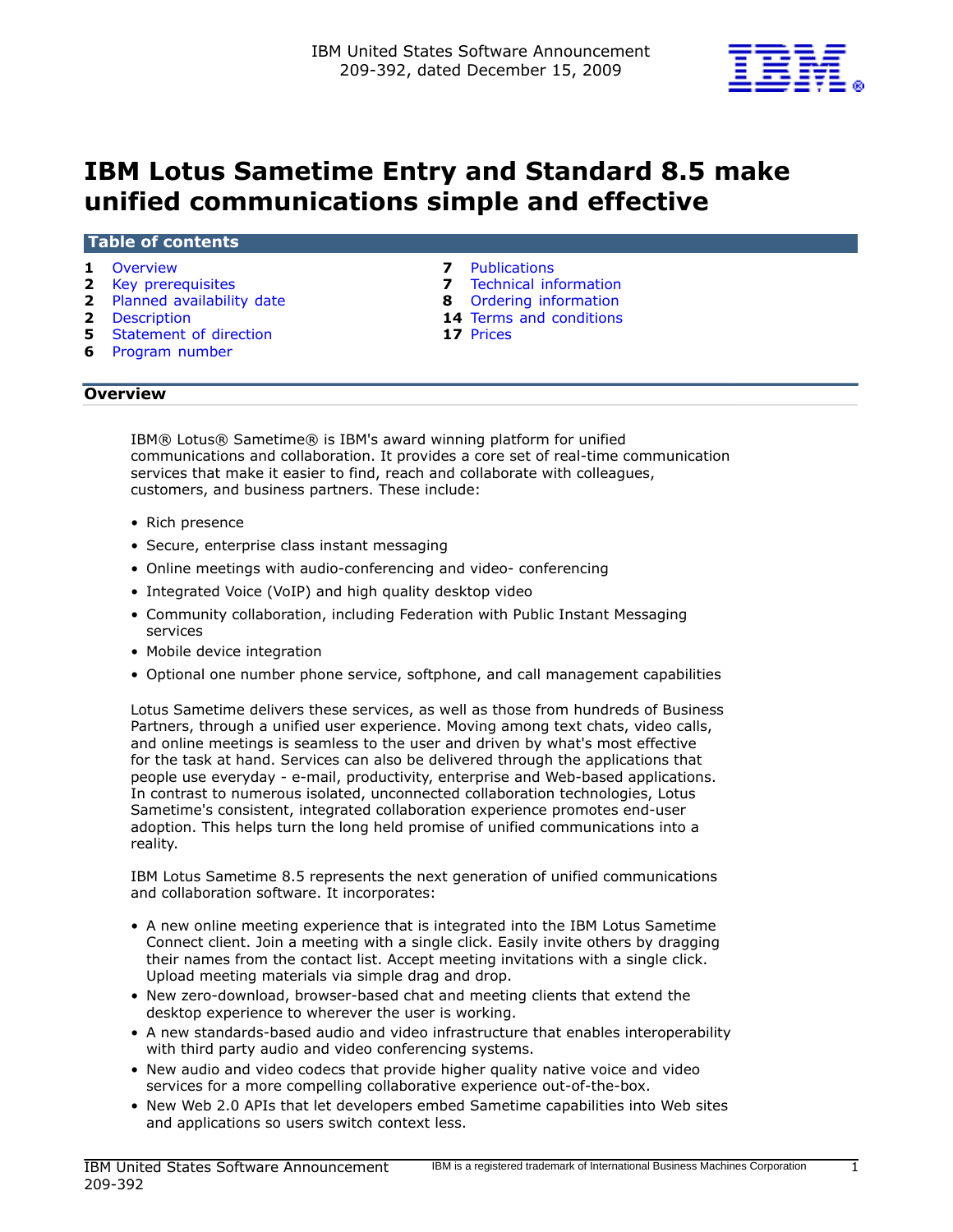- A new, browser-based Apple iPhone chat client, support for the Blackberry Storm, and an improved mobile client for Microsoft® Windows® Mobile devices.
- New social views that make it easier to find the people you collaborate with the most.
- A new System Console that centralizes infrastructure configuration, deployment, management, and policy management for all Sametime services.
- New upgrade options if you have basic Sametime services from other IBM offerings.

To order, contact your IBM representative, an IBM Business Partner, or the Americas Call Centers at: 800-IBM-CALL.

Reference:

```
IBM Lotus Sametime Advanced: YE001
IBM Lotus Sametime Entry: YE001
IBM Lotus Sametime Standard: YE001
```
## <span id="page-1-0"></span>Key prerequisites

Refer to the [Hardware requirements](#page-6-2) and [Software requirements](#page-6-3) sections of this announcement.

## <span id="page-1-1"></span>Planned availability date

December 22, 2009: Electronic software delivery

January 15, 2010: Media and documentation

## <span id="page-1-2"></span>**Description**

IBM Lotus Sametime makes it simple to find, reach and collaborate with colleagues, customers, and Business Partners with a full range of unified communications and collaboration capabilities.

- Rich presence online status, availability, automatic location awareness and available telephony status that makes it easy to quickly find the people you need.
- Secure, enterprise class instant messaging that can reduce phone and voicemail costs while providing an unobtrusive way to engage with colleagues who are otherwise unavailable.
- Online meetings with audio and video conferencing that help reduce travel and enable remote workers to fully engage with their colleagues.
- Integrated Voice (VoIP) and high quality desktop video that deliver a more interactive collaborative experience and lower telephony costs.
- Community collaboration that can save hours by making it possible to find and interact with experts in the organization you didn't even know, and keep in touch with customers, partners, family, and friends.
- Mobile device support that gives you access to people and information even when you are on the road.
- Out-of-the-box integration with Lotus, WebSphere®, and Microsoft products that quickly adds collaboration to the products people use most often, promoting adoption.
- Open APIs and an extensible client that provides communications capabilities to the user wherever they work, improving productivity.
- Optional one number phone service, softphone, and call management capabilities that deliver next generation voice capabilities through your existing telephony infrastructure.

While Lotus Sametime unifies the front end, it also protects your existing technology investments by supporting and integrating with multiple client and server operating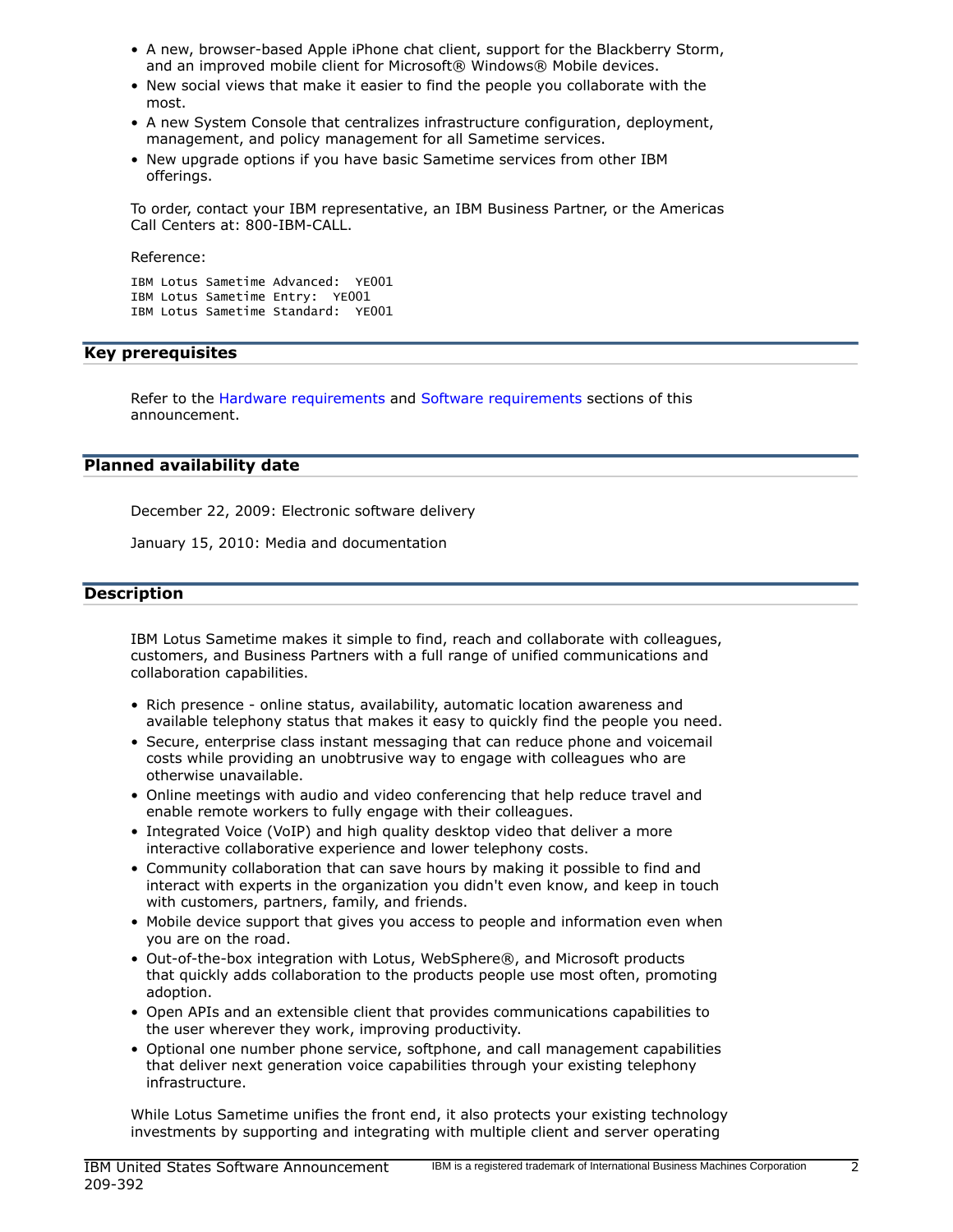systems, e-mail platforms, directories, telephony, audio conferencing, and video conferencing systems. It integrates out-of-the-box with WebSphere Portal, Lotus Notes®, Quickr<sup>™</sup>, Connections, Microsoft Office, Outlook, SharePoint, Active Directory as well any lightweight directory (LDAP). Through its standards-based frameworks, Lotus Sametime can be extended with your custom applications and helps enterprises easily create communications-enabled business processes.

In the marketplace for over 10 years, Lotus Sametime is a mature, proven, and highly scalable product with deployments ranging from 10s of users to several over 400,000. Lotus Sametime 8.5 represents the next generation of unified communications and collaboration software. It delivers an even more seamless user experience and is available through several, more flexible, licensing options.

## What's new in Sametime 8.5

Effective online meetings - never lose the first ten minutes of a meeting to sharing meeting information again.

- Meeting rooms are reservationless they can be instantly created for a single meeting or kept and be reused. Of course, they can be scheduled through Lotus Notes or Microsoft Outlook calendars.
- Persistent meeting rooms are available 24x7 and have their own file library. Users can create rooms devoted to specific projects and store the appropriate materials there.
- The meeting experience is fully integrated into the Sametime Connect client. Users can create, find, and join meetings right from Connect Client.
- A zero-download browser-based meeting experience is also available for meeting participants to view meeting content.
- Invite others to meetings by dragging names from the Connect Client contact list and dropping them on the meeting room.
- Accept meeting invitations in a single click it's just like joining a group chat request.
- Upload materials via simple drag and drop.
- Standards-based meeting recording and playback.

Simplified audio and video takes the guess work out of multimedia collaboration

- A single audio and video interface delivers both built-in and partner media capabilities.
- Desktop video supports variable video window size, full screen mode, and resolutions up to high definition.
- Audio/video is now based on the industry-standard Session Initiation Protocol (SIP), improving interoperability with third-party audio/video conferencing systems.
- New administrative controls over the video experience (size, bitrate, and quality).
- H.264 video and G.722.1 audio codecs provide higher quality multimedia experience at lower bandwidths.

New tools to presence and communication enable any Web 2.0 application. These make it easy to extend collaboration throughout your organization and improve productivity.

- New Representational Sate Transfer (REST)-based Web 2.0 APIs allow the next generation of developers to use standard AJAX tools to embed a full range of Sametime capabilities into Web applications and portals.
- A new customizable, zero-download browser-based chat client makes it easier to integrate the Sametime chat experience into your Web sites.

More effective instant messaging and mobility options.

• A new customizable, zero-download browser-based chat client makes it easier to deploy Sametime to more people.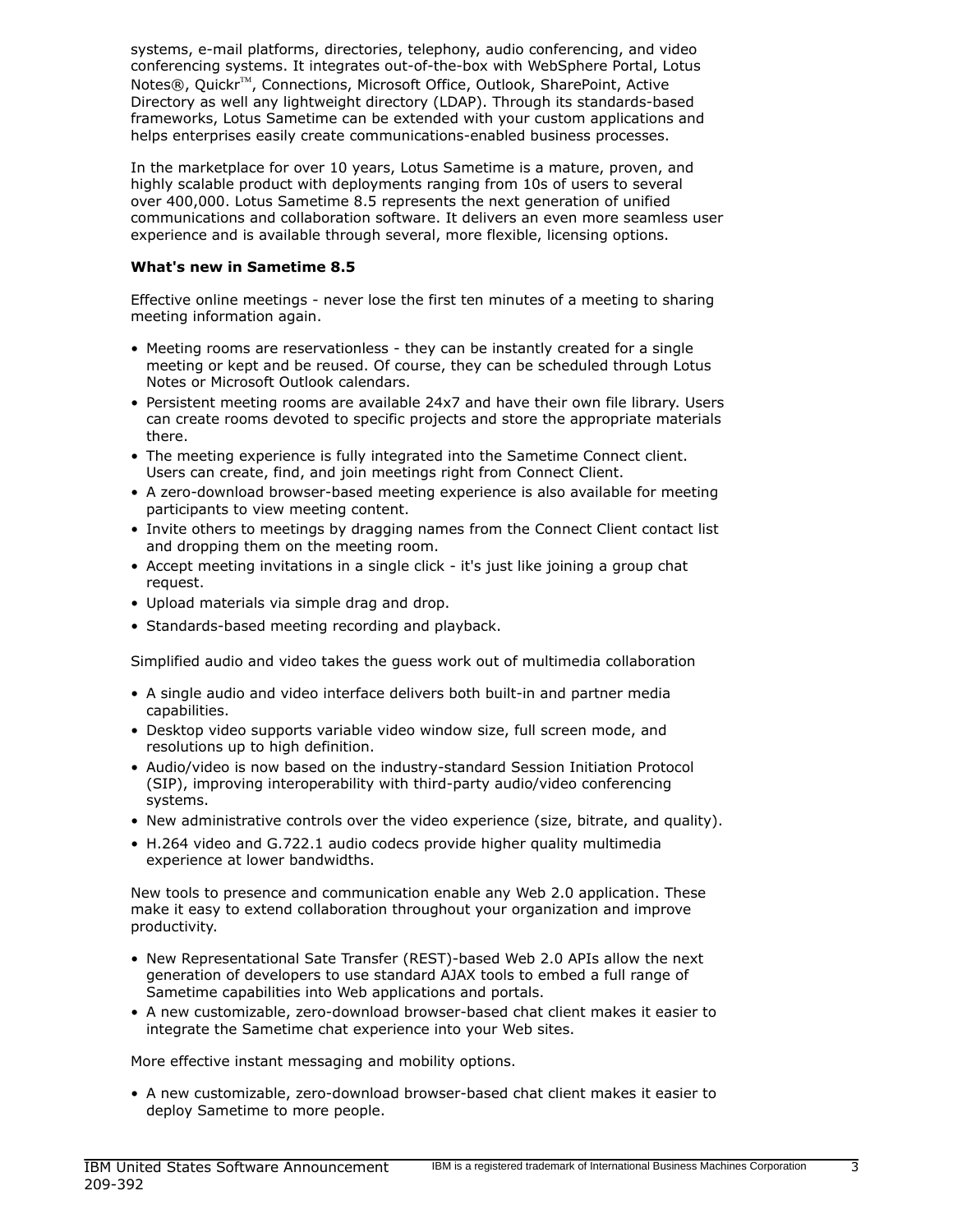- Two new views in the Connect Client Frequent Contacts and Recent Contacts puts the people you collaborate with most often at your fingertips.
- An expanded Microsoft Outlook Toolbar makes it a more effective collaboration tool.
- Rich text chat between Sametime communities over the Sametime gateway.
- A new Apple iPhone optimized browser-client for instant messaging.
- A new Windows mobile client for a more refined mobile experience.
- Support for the Blackberry Storm.

Simplified management with the new Sametime system console.

- Configure, setup, and test LDAP from a single location.
- Facilitate deployment planning and installation of Sametime servers.
- Central policy management for all Sametime services.

Multiple infrastructure enhancements that make Sametime more cost effective to operate

- A new architecture delivers componentized services that can be flexibly combined, distributed, and clustered, as needed.
- Meetings use HTTP and HTTPS to connect users, improving firewall friendliness.
- Meetings include failover and clustering eliminating the need for the Sametime Enterprise Meetings Server.
- Sametime Media Manager provides policy-based controls over the video experience (size, connection speed, and quality).
- Audio/video is now based on the industry-standard Session Initiation Protocol (SIP), improving interoperability with third-party audio/video conferencing systems.
- Sametime Proxy Server provides Web 2.0 APIs to simplify integration into Web applications.
- Sametime System Console make Sametime easier to manage and administer.
- Wider platform support: Lotus Domino® 8.5, Microsoft Windows 2008 (32-bit and 64-bit editions), 64-bit Linux® operating systems.

New and easier ways to license

• Current customers of other IBM offerings that include basic Sametime services - including Lotus Notes - can take advantage of new upgrade options for more complete functionality.

Note that Sametime Entry provides online presence, basic text chat, and integration with Microsoft offerings. Online Meetings, Audio/Video, SDKs and Toolkits, Mobility, and browser clients require Sametime Standard.

## Accessibility by people with disabilities

IBM strives to provide accessible solutions for customers with disabilities and where full compliancy is not met, customers are advised on workable alternatives, where possible, to meet their needs.

## Section 508 of the U.S. Rehabilitation Act

IBM Lotus Sametime Standard is capable as of January 15, 2010 , when used in accordance with IBM's associated documentation, of satisfying the applicable requirements of Section 508 of the Rehabilitation Act, provided that any assistive technology used with the product properly interoperates with it. A U.S. Section 508 Voluntary Product Accessibility Template (VPAT), containing details on the products accessibility compliance, can be requested on the following Web site

[http://www.ibm.com/able/product\\_accessibility/index.html](http://www.ibm.com/able/product_accessibility/index.html)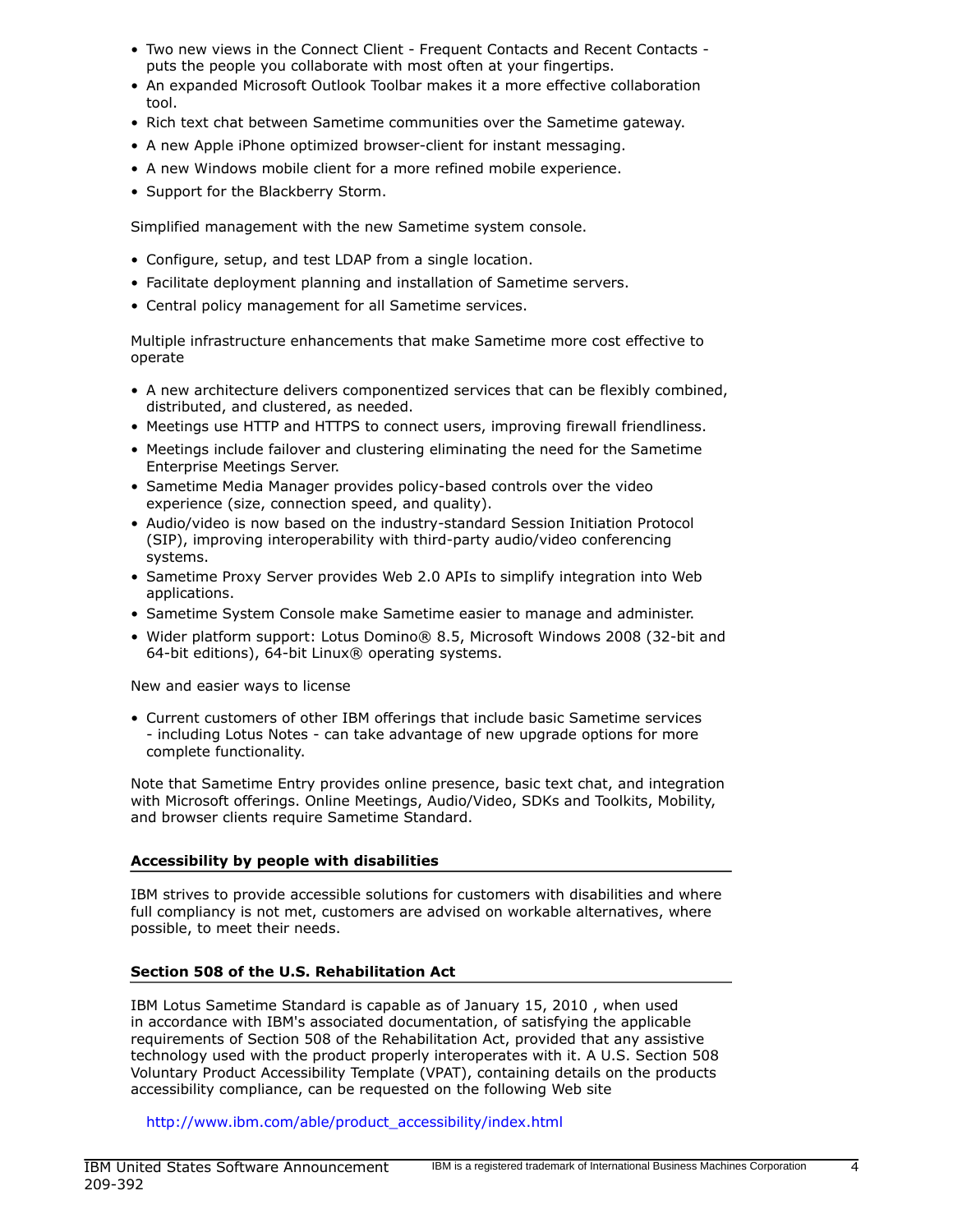<span id="page-4-0"></span>It is the intention of IBM Lotus to continue to offer high-performance, security-rich access, and robust tools that can help user communities manage their messaging and collaboration needs, regardless of company size and industry focus.

All statements regarding IBM's plans, directions, and intent are subject to change or withdrawal without notice.

## Reference information

Refer to Software Announcement [207-309,](http://www.ibm.com/common/ssi/cgi-bin/ssialias?infotype=an&subtype=ca&appname=gpateam&supplier=897&letternum=ENUS207-309) dated November 27, 2007.

# Availability of national languages

| Product description                   | Language                                                                                                                                                                                                                                                                                                                               | GA date          |  |
|---------------------------------------|----------------------------------------------------------------------------------------------------------------------------------------------------------------------------------------------------------------------------------------------------------------------------------------------------------------------------------------|------------------|--|
| IBM Lotus Sametime Standard<br>V8.5.0 | Multilingual<br>(Portuguese,<br>French,<br>Danish,<br>Russian,<br>Hebrew,<br>Arabic,<br>Korean,<br>Chinese -<br>Simplified,<br>Spanish,<br>Norwegian<br>Bokmal,<br>Portuguese-Brazilian,<br>German,<br>Swedish,<br>Japanese,<br>Chinese -<br>Traditional,<br>Hungarian,<br>English,<br>Greek,<br>Turkish,<br>Dutch, Czech,<br>Italian, | January 15, 2010 |  |
| IBM Lotus Sametime Entry<br>V8.5.0    | Finnish,<br>Polish)<br>Multilingual<br>(Portuguese,<br>French,<br>Danish,<br>Russian,<br>Hebrew,<br>Arabic,<br>Korean,<br>Chinese -<br>Simplified,<br>Spanish,<br>Norwegian<br>Bokmal,<br>Portuguese-Brazilian,<br>German,<br>Swedish,<br>Japanese,<br>Chinese -<br>Traditional.<br>Hungarian,                                         | January 15, 2010 |  |
|                                       | English,<br>Greek,                                                                                                                                                                                                                                                                                                                     |                  |  |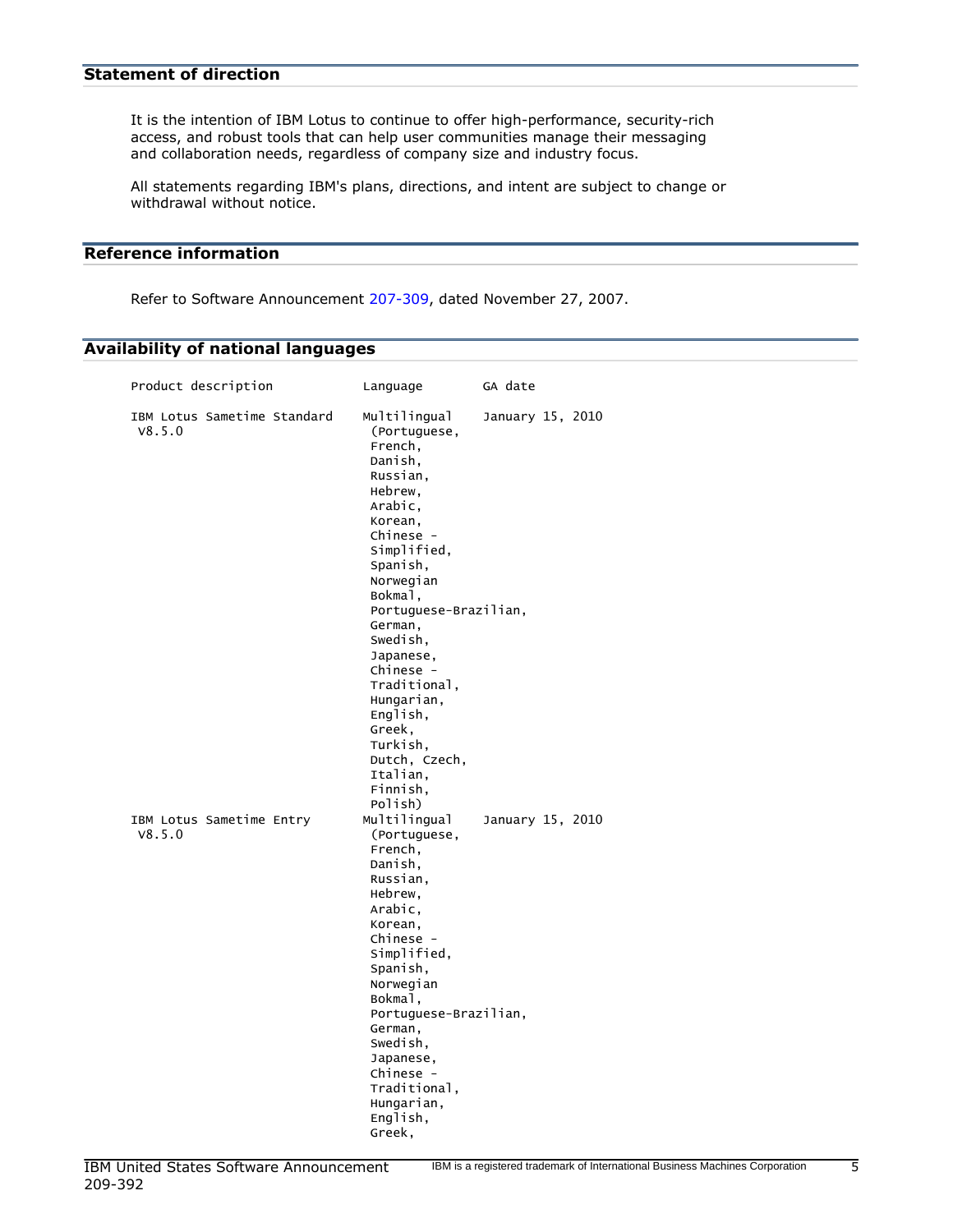Turkish, Dutch, Czech, Italian, Finnish, Polish)

## <span id="page-5-0"></span>Program number

| Program<br>number  | <b>VRM</b> | Program name                   |
|--------------------|------------|--------------------------------|
| $5724 - 590$ 8.0.0 |            | IBM Lotus Sametime<br>Advanced |
| $5724 - T65$ 8.5.0 |            | IBM Lotus Sametime Entry       |
| $5724 - 123$ 8.5.0 |            | IBM Lotus Sametime<br>Standard |

## Education support

IBM training provides education to support many IBM offerings. Descriptions of courses for IT professionals and managers are on the IBM training Web site

<http://www.ibm.com/services/learning/>

Call IBM training at 800-IBM-TEACH (426-8322) for catalogs, schedules, and enrollments.

IBM Software Services for Lotus Education provides education to support many Lotus offerings. For a complete list of offerings visit the following Web site

#### <http://www.ibm.com/software/lotus/training>

Technical skills workshops are offered to customers and Business Partners on this product. Workshops are delivered in several formats, traditional classroom as well as self-paced for customers and the Virtual Innovation Center for Business Partners. All formats have the same content. Self-paced workshops enable the student to view the workshop presentations with speaker notes, and then execute the labs over a one week reserved time period, all on their own schedule with no travel required. The Virtual Innovation Center utilizes voice over presentations and simulated labs. The presentations allow the student full control to pause, forward, repeat, or navigate the information.

Note: An Internet connection is required.

For more details on current workshop content, schedules, and to register go to

<http://www.ibm.com/developerworks/>

Scroll down the page and select the workshop.

#### Offering Information

Product information is available via the Offering Information Web site

<http://www.ibm.com/common/ssi>

Also, visit the Passport Advantage® Web site

<http://www.ibm.com/software/passportadvantage>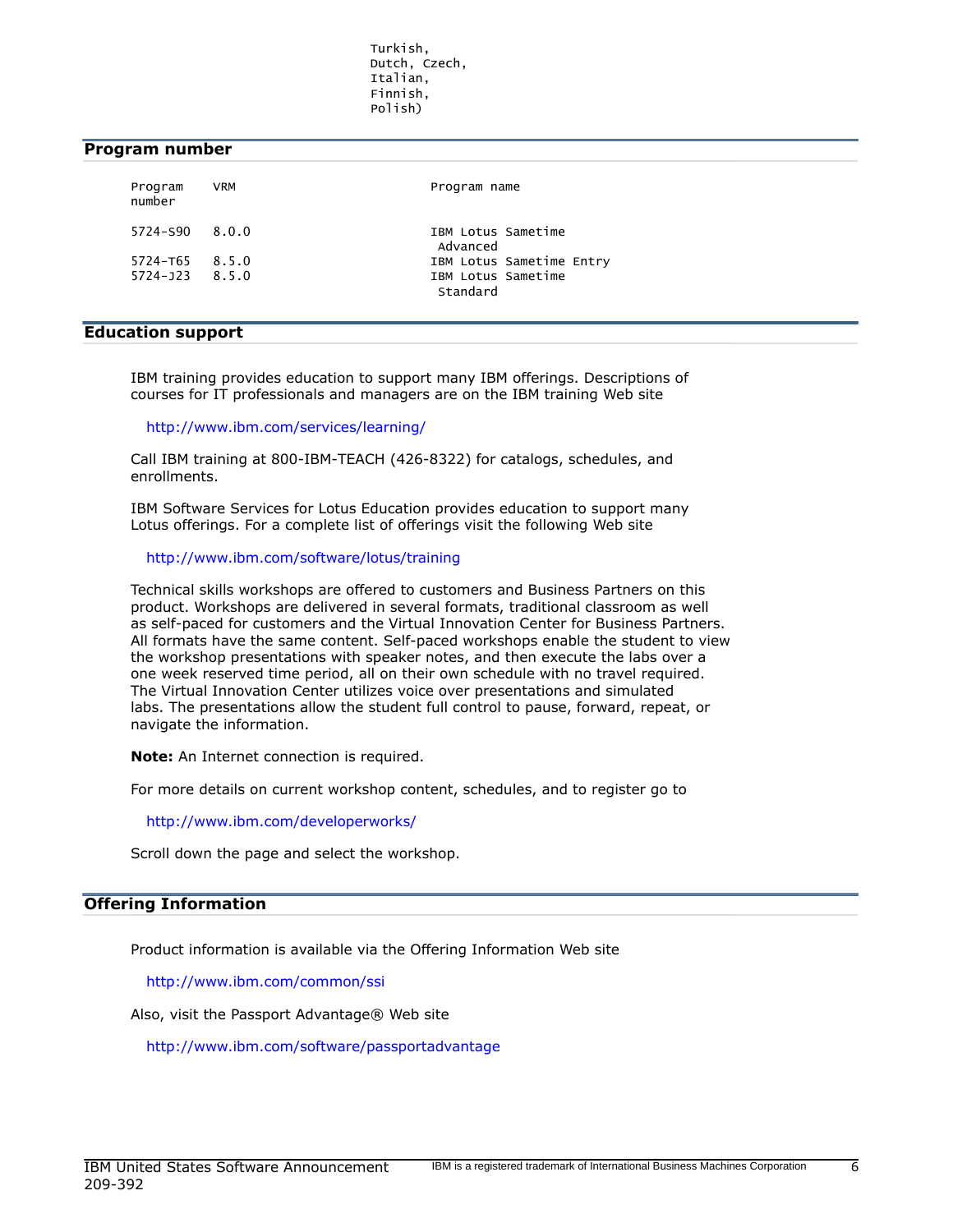#### <span id="page-6-0"></span>**Publications**

No publications are shipped with these products.

The IBM Publications Center

<http://www.ibm.com/shop/publications/order>

The Publications Center is a worldwide central repository for IBM product publications and marketing material with a catalog of 70,000 items. Extensive search facilities are provided. Payment options for orders are via credit card (in the U.S.) or customer number for 20 countries. A large number of publications are available online in various file formats, and they can all be downloaded by all countries.

# <span id="page-6-1"></span>Technical information

## Specified operating environment

#### <span id="page-6-2"></span>*Hardware requirements*

Refer to

<http://www.ibm.com/support/docview.wss?rs=477&uid=swg27016451>

#### <span id="page-6-3"></span>*Software requirements*

Refer to the [Hardware requirements](#page-6-2) section of this announcement

The program's specifications and specified operating environment information may be found in documentation accompanying the program, if available, such as a README file, or other information published by IBM, such as an announcement letter. Documentation and other program content may be supplied only in the English language.

## Planning information

Software Subscription and Support (also referred to as Software Maintenance) is included with licenses purchased through Passport Advantage and Passport Advantage Express. Product upgrades and technical support are provided by the Software Subscription and Support (also referred to as Software Maintenance) offering as described in the Agreements. Product upgrades provide the latest versions and releases to entitled software, and technical support provides voice and electronic access to IBM support organizations, worldwide.

IBM includes one year of Software Subscription and Support (also referred to as Software Maintenance) with each program license acquired. The initial period of Software Subscription and Support (also referred to as Software Maintenance) can be extended by the purchase of a renewal option, if available.

## *Packaging*

IBM Lotus Sametime Entry and Sametime Standard 8.5 will be distributed through a media package and electronic software distribution (ESD). It is distributed in one package with the following:

- IBM Lotus Sametime Entry and Sametime Standard 8.5 product CDs.
- Prerequisite software CDs.
- Softcopy product documentation including README files are included on the product CDs.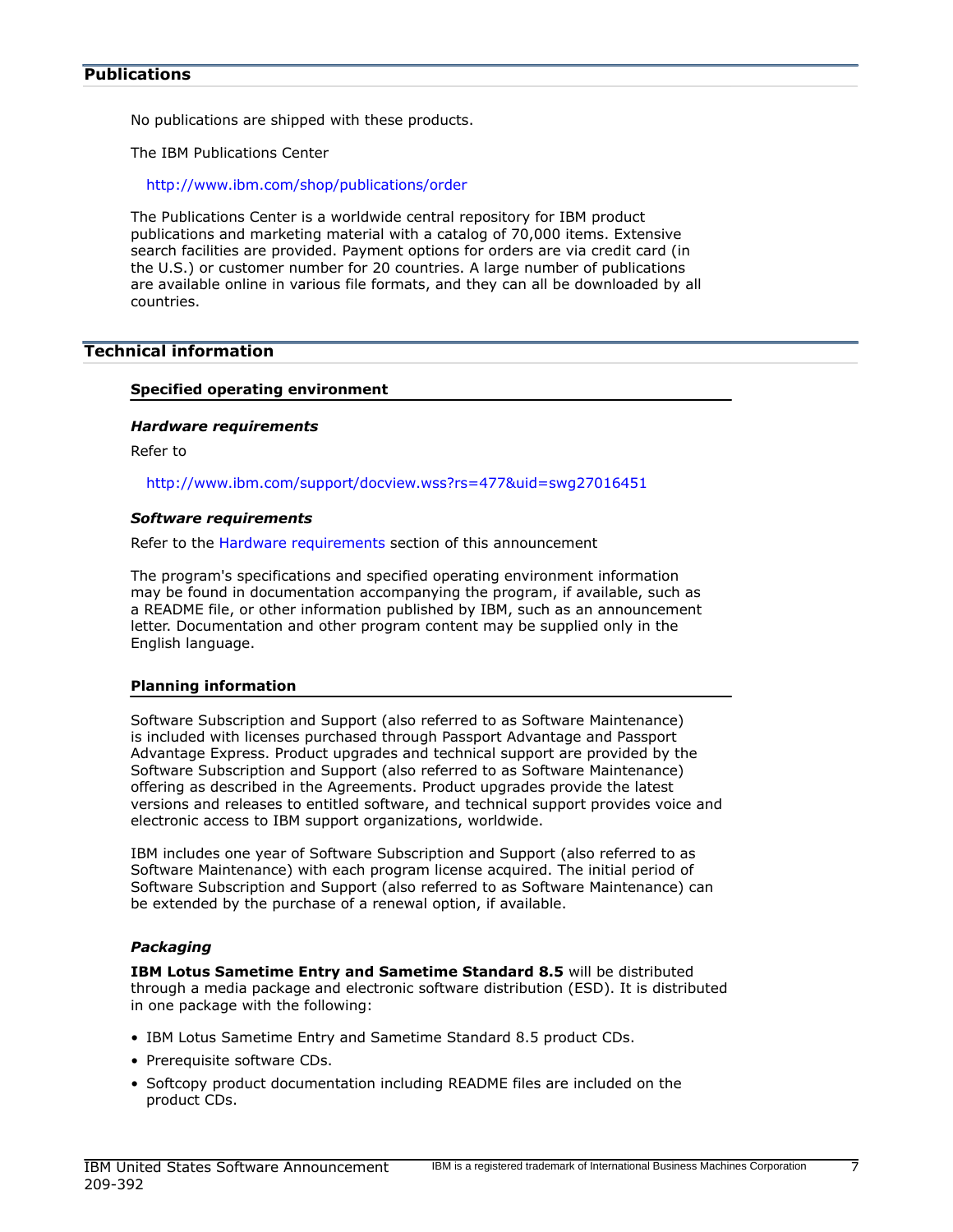#### Security, auditability, and control

The customer is responsible for evaluation, selection, and implementation of security features, administrative procedures, and appropriate controls in application systems and communication facilities.

#### Software Services

IBM Software Services has the breadth, depth, and reach to manage your services needs. You can leverage the deep technical skills of our lab-based, software services team and the business consulting, project management, and infrastructure expertise of our IBM Global Services team. Also, we extend our IBM Software Services reach through IBM Business Partners to provide an extensive portfolio of capabilities. Together, we provide the global reach, intellectual capital, industry insight, and technology leadership to support a wide range of critical business needs.

To learn more about IBM Software Services or to contact a Software Services sales specialist, visit

<http://www.ibm.com/software/sw-services/>

#### <span id="page-7-0"></span>Ordering information

This product is only available via Passport Advantage. It is not available as shrinkwrap.

#### Product information

| Licensed function title                                                       | Product group | Product<br>category               |
|-------------------------------------------------------------------------------|---------------|-----------------------------------|
| IBM Lotus Sametime Advanced<br>Extension from Sametime<br>Limited Entitlement | Sametime      | Sametime                          |
| IBM Lotus Sametime Entry                                                      | Sametime      | Sametime                          |
| IBM Lotus Sametime Standard                                                   | Sametime      | Sametime                          |
| IBM Lotus Sametime Standard<br>Extension from Sametime Limited<br>Entitlement | Sametime      | Sametime                          |
| IBM Lotus Web Conferencing                                                    | Sametime      | Sametime                          |
| Program name                                                                  | PTD.          | Charge unit                       |
|                                                                               | number        | description                       |
| IBM Lotus Sametime Advanced<br>Extension from Sametime Limited<br>Entitlement | 5724-S90      | Per Authorized<br>User            |
| IBM Lotus Sametime Entry                                                      | 5724-T65      | PA Per<br>Authorized User         |
| IBM Lotus Sametime Standard                                                   | $5724 - 123$  | Per Authorized<br>User            |
| IBM Lotus Sametime Standard                                                   | $5724 - 323$  | Per Processor<br>Value Unit (PVU) |
| IBM Lotus Sametime Standard                                                   | 5724-J23      | PROCESSOR-Days                    |
| IBM Lotus Sametime Standard<br>Extension from Sametime Limited<br>Entitlement | $5724 - 323$  | Per Authorized<br>User            |
| IBM Lotus Web Conferencing                                                    | $5724 - 323$  | PA Per<br>Concurrent User         |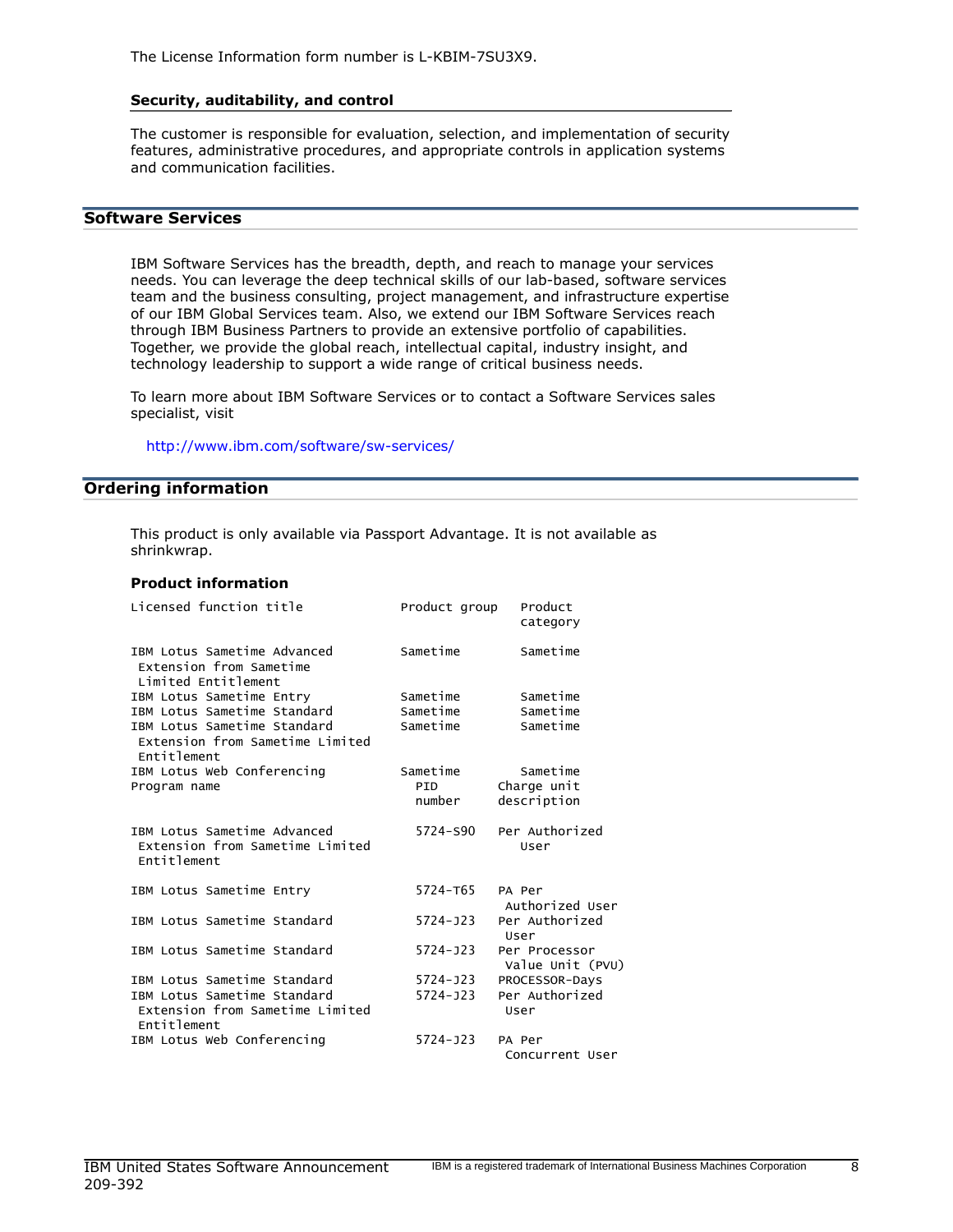#### Charge metrics definitions

#### Processor Value Unit (PVU)

Processor Value Unit (PVU) is a unit of measure by which this software product can be licensed. PVU entitlements are based on processor technology (defined within the PVU table\* by processor vendor, brand, type and model number). IBM continues to define a processor, for purposes of PVU-based licensing, to be each processor core on a chip. Each software product has a unique price per PVU. To determine the total cost of deploying an individual software product in a specific hardware environment, you must take the following steps:

- 1.For each processor core in the hardware environment on which the software product is to be licensed, determine the PVU requirement based on its processor technology per the PVU table\*.
- 2.Add the PVU requirements for all processor cores in the hardware environment.
- 3.Multiply the software product's price per PVU by the total number of PVUs required as determined in step 2 above.

PVU entitlements are specific to a software product and may not be exchanged, interchanged, or aggregated with PVU entitlements of another software product.

Unless you have deployed eligible sub-capacity products according to the subcapacity\* terms, you must obtain PVU Proof of Entitlements (PoEs) for the maximum number of activated\*\* physical processor cores in the hardware environment made available to or managed by the software product. This is also referred to as full capacity licensing.

\* For information regarding PVU and sub-capacity licensing, including the latest PVU table, visit

[http://www.ibm.com/software/lotus/passportadvantage/](http://www.ibm.com/software/lotus/passportadvantage/pvu_licensing_for_customers.html) [pvu\\_licensing\\_for\\_customers.html](http://www.ibm.com/software/lotus/passportadvantage/pvu_licensing_for_customers.html)

\*\* Activated processor cores are physical processor cores that are available for use in a server. They include processor cores:

- That are activated (available for use) when the server is shipped by the manufacturer
- That are activated subsequently through activation codes purchased from the server manufacturer by the customer
- Whose capacity can be limited by the customer through Virtualization technologies, Operating System commands and BIOS settings

## Concurrent User

Concurrent User is the unit of measure by which this program is licensed. A Concurrent User is a shared user access to the program within or outside of your enterprise. The program may be installed only on one computer or one server. The total number of Concurrent Users simultaneously accessing the program at any moment in time may not exceed the highest number of Concurrent Users authorized by the Proof of Entitlement (PoE). You must have an entitlement for each Concurrent User simultaneously accessing the program or any program component in any manner directly or indirectly (for example, via a multiplexing program, device, or application server) through any means.

#### Authorized User

Authorized User is the unit of measure by which this program is licensed. An Authorized User is an individual (named or unnamed) within or outside of your enterprise. The program may be installed on one or more computers or servers and accessed by the number of users authorized by the Proof of Entitlement (PoE). You must have an entitlement for each Authorized User accessing the program or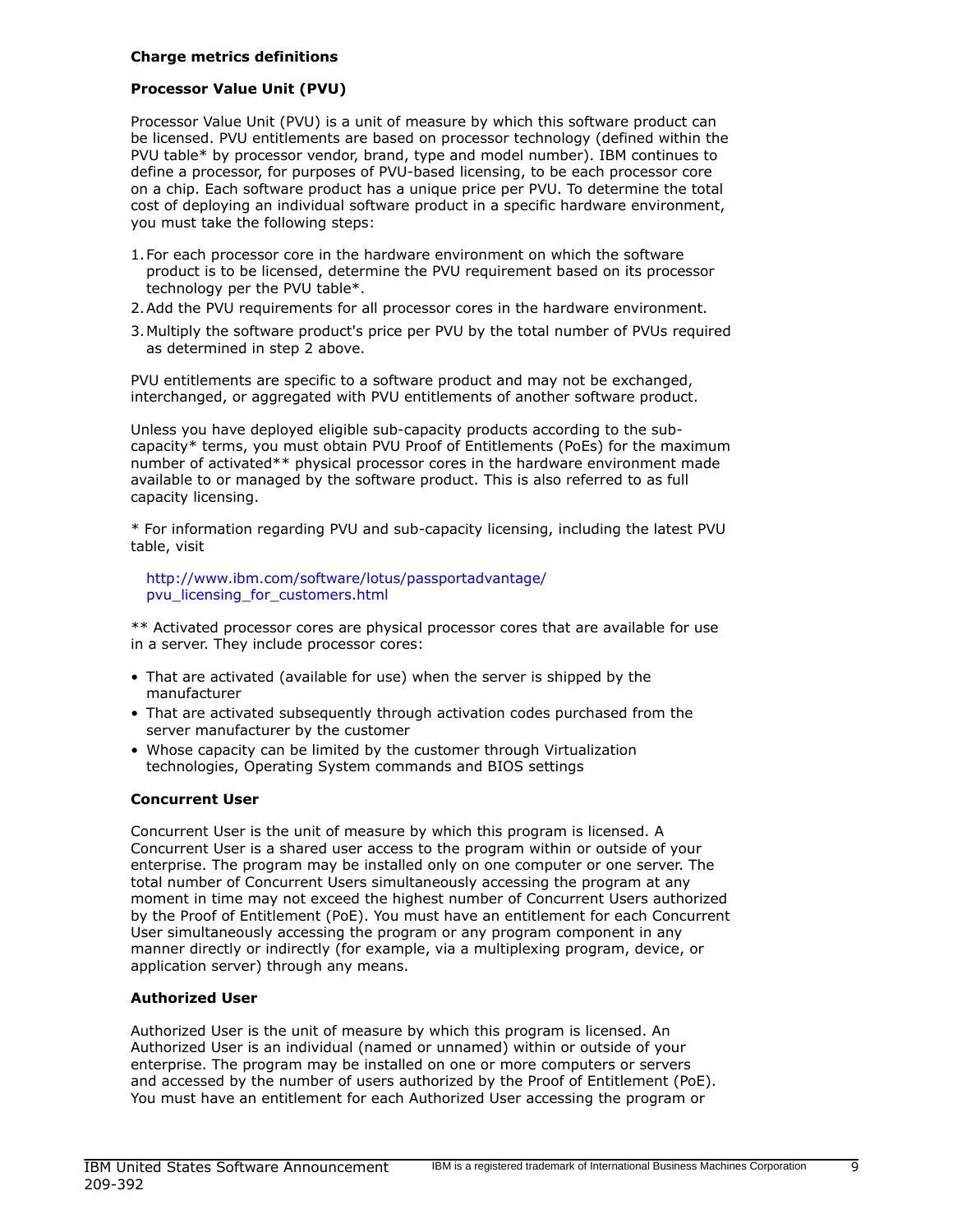any program component in any manner directly or indirectly (for example, via a multiplexing program, device, or application server) through any means.

#### Passport Advantage program licenses

#### IBM Lotus Sametime Advanced

| Part description                                                                                          | Part<br>number |
|-----------------------------------------------------------------------------------------------------------|----------------|
| IBM Lotus Sametime Advanced Extension from Sametime<br>Limited Entitlement                                |                |
| Lotus Sametime Adv Extension from Sametime Lmtd Entlmnt<br>AU Annl SW S&S Rnwl                            | E08I1LL        |
| Lotus Sametime Adv Extension from Sametime Lmtd Entlmnt<br>AU Lic+SWS&S 12 Mo                             | DOCCBLL        |
| Lotus Sametime Adv Extension from Sametime Lmtd Entlmnt<br>SW S&S Reinst 12Mo                             | DOCCCLL        |
| <b>IBM Lotus Sametime Entry</b>                                                                           |                |
| Part description                                                                                          | Part<br>number |
| IBM Lotus Sametime Entry<br>IBM Lotus Sametime Entry Authorized User Annual SW S&S<br>Rnwl                | <b>E0477LL</b> |
| IBM Lotus Sametime Entry Authorized User Lic + SW S&S<br>12 Mo                                            | D61USLL        |
| IBM Lotus Sametime Entry Authorized User SW S&S<br>Reinstate 12 Mo                                        | D61UTLL        |
| <b>IBM Lotus Sametime Standard</b>                                                                        |                |
| Part description                                                                                          | Part<br>number |
| IBM Lotus Sametime Standard Extension from Sametime                                                       |                |
| Limited Entitlement<br>Lotus Sametime Std Extension from Sametime Lmtd Entlmnt                            | E08IOLL        |
| AU Annl SWS&S Rnwl<br>Lotus Sametime Std Extension from Sametime Lmtd Entlmnt                             | DOCC9LL        |
| AU Lic+SW S&S 12 Mo<br>Lotus Sametime Std Extension from Sametime Lmtd Entlmnt<br>SW S&S Reinst 12 Mo     | DOCCALL        |
| <b>IBM Lotus Sametime Standard</b>                                                                        |                |
| Part description                                                                                          | Part<br>number |
| IBM Lotus Web Conferencing<br>IBM Lotus Web Conferencing Concurrent Use Annual SW S&S<br>Rnw]             | E1D7ILL        |
| IBM Lotus Web Conferencing Concurrent Use Lic + SW S&S<br>12 Mo                                           | D5D7GLL        |
| IBM Lotus Web Conferencing Concurrent Use SW S&S<br>Reinstate 12 Mo                                       | D5D7JLL        |
| <b>IBM Lotus Sametime Standard</b>                                                                        |                |
| Part description                                                                                          | Part<br>number |
| IBM Lotus Sametime Standard<br>IBM Lotus Sametime Standard Per Authorized User Annual<br>SW S&S Rnwl      | E1CT5LL        |
| IBM Lotus Sametime Standard Per Authorized User Lic +                                                     | D5CT2LL        |
| SW S&S 12 Mo<br>IBM Lotus Sametime Standard Per Authorized User SW S&S                                    | D5CT6LL        |
| Reinstate 12 Mo<br>IBM Lotus Sametime Standard for Extranet Proc Value                                    | E026ELL        |
| Unit Annual SW S&S Rnwl<br>IBM Lotus Sametime Standard for Extranet Proc Value                            | D55YOLL        |
| Unit Lic + SW S&S 12 Mo<br>IBM Lotus Sametime Standard for Extranet Proc Value<br>Unit SW S&S Reinst 12Mo | D55Y1LL        |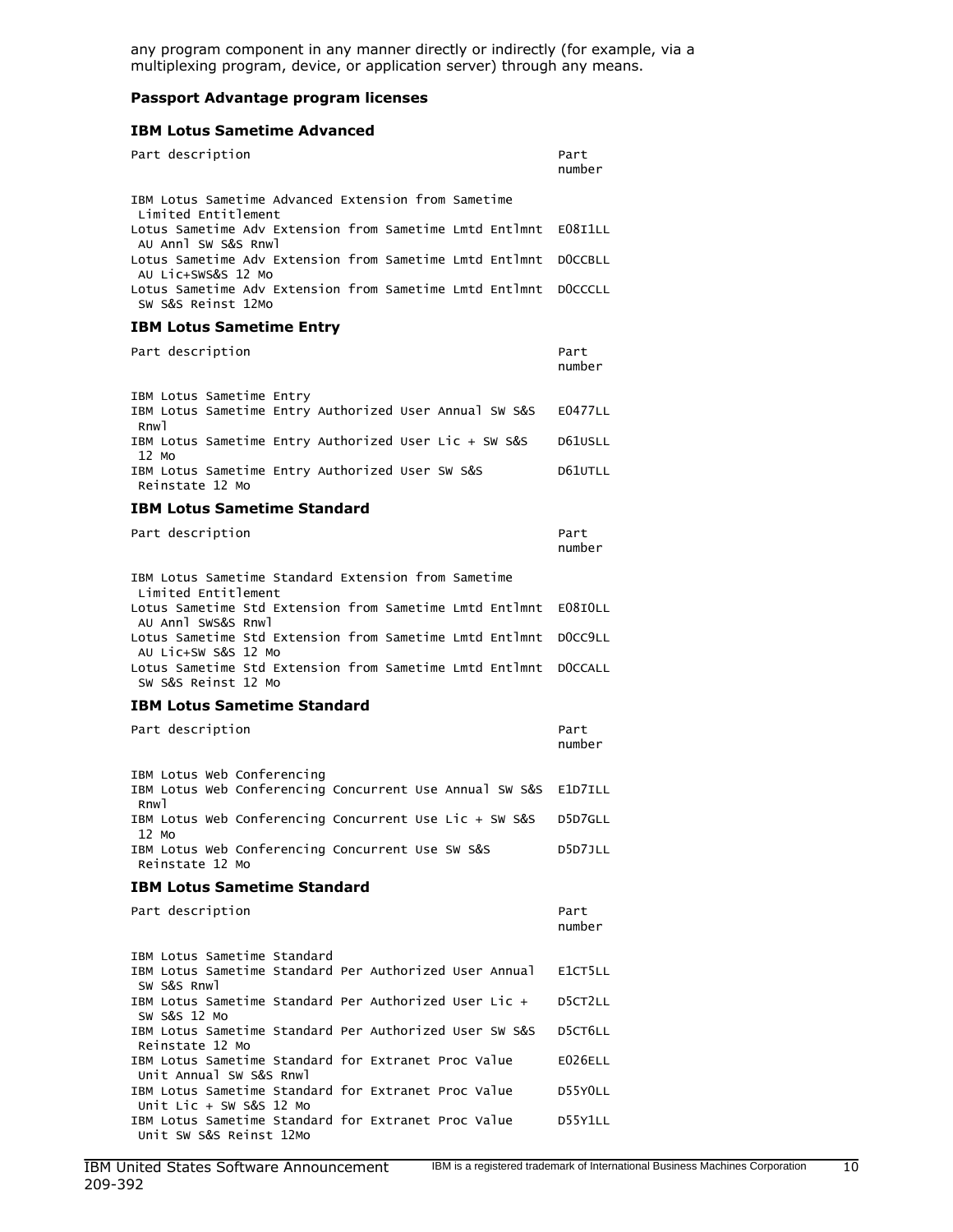#### Passport Advantage trade-up licenses

## IBM Lotus Sametime Standard

| Precursor product                                                                                                 | Trade-up product                                                                     | Part<br>number |
|-------------------------------------------------------------------------------------------------------------------|--------------------------------------------------------------------------------------|----------------|
| IBM Lotus Sametime<br>Standard                                                                                    |                                                                                      |                |
| IBM Lotus Sametime Entry                                                                                          | IBM Lotus Sametime<br>Standard AU from Sametime<br>Entry AU Trdup Lic+SW<br>S&S12 MO | D03KYLL        |
| <b>IBM Lotus Sametime Standard</b>                                                                                |                                                                                      |                |
| Precursor product                                                                                                 | Trade-up product                                                                     | Part<br>number |
| IBM Lotus Web Conferencing<br>Competitive Web<br>Conferencing                                                     | ILWC Concurrent Use from<br>Competitive Web Cnfrncng<br>Trdup Lic + SW S&S 12 Mo     | D54UCLL        |
| <b>Passport Advantage supply</b>                                                                                  |                                                                                      |                |
| Program name/description                                                                                          |                                                                                      | Part<br>number |
| IBM Lotus Sametime Standard V8.5.0<br>IBM Lotus Sametime Standard V8.5 Multiplatform<br>Multilingual Media Pack   |                                                                                      | AH12UML        |
| IBM Lotus Sametime Entry V8.5.0<br>IBM Lotus Sametime Entry V8.5 Multiplatform<br>Multilingual Media Pack         |                                                                                      | AH12VML        |
| Lotus Sametime Advanced V8.0.0<br>Lotus Sametime Advanced Windows Small Business Server<br>2003, Windows 2000, So |                                                                                      | AH002EN        |
| Lotus Sametime Advanced Windows Small Business Server<br>2003, Windows 2000, So                                   |                                                                                      | AH00CML        |
| Lotus Sametime Advanced Windows Small Business Server<br>2003, Windows 2000, So                                   |                                                                                      | AH00DML        |
| Lotus Sametime Advanced Windows Small Business Server                                                             |                                                                                      | AHOOKML        |
| 2003, Windows 2000, So                                                                                            |                                                                                      |                |

#### Passport Advantage customer: media pack entitlement details

Customers with active maintenance or subscription for the products listed are entitled to receive the corresponding media pack.

## IBM Lotus Sametime Entry V8.5.0

|                            | Entitled maintenance<br>offerings description description | Media packs                                                                                                                                                                                                                                                                                                                                                            | Part number |
|----------------------------|-----------------------------------------------------------|------------------------------------------------------------------------------------------------------------------------------------------------------------------------------------------------------------------------------------------------------------------------------------------------------------------------------------------------------------------------|-------------|
| IBM Lotus Sametime<br>User | Entry per Authorized                                      | IBM Lotus Sametime<br>Entry Multilingual<br>(Portuguese, French,<br>Danish, Russian,<br>Hebrew, Arabic,<br>Korean, Chinese -<br>Simplified, Spanish,<br>Norwegian Bokmal,<br>Portuguese-Brazilian,<br>German, Swedish,<br>Japanese, Chinese -<br>Traditional.<br>Hungarian, English,<br>Greek, Turkish,<br>Dutch, Czech,<br>Italian, Finnish,<br>Polish) Windows 2000, | AH12VML     |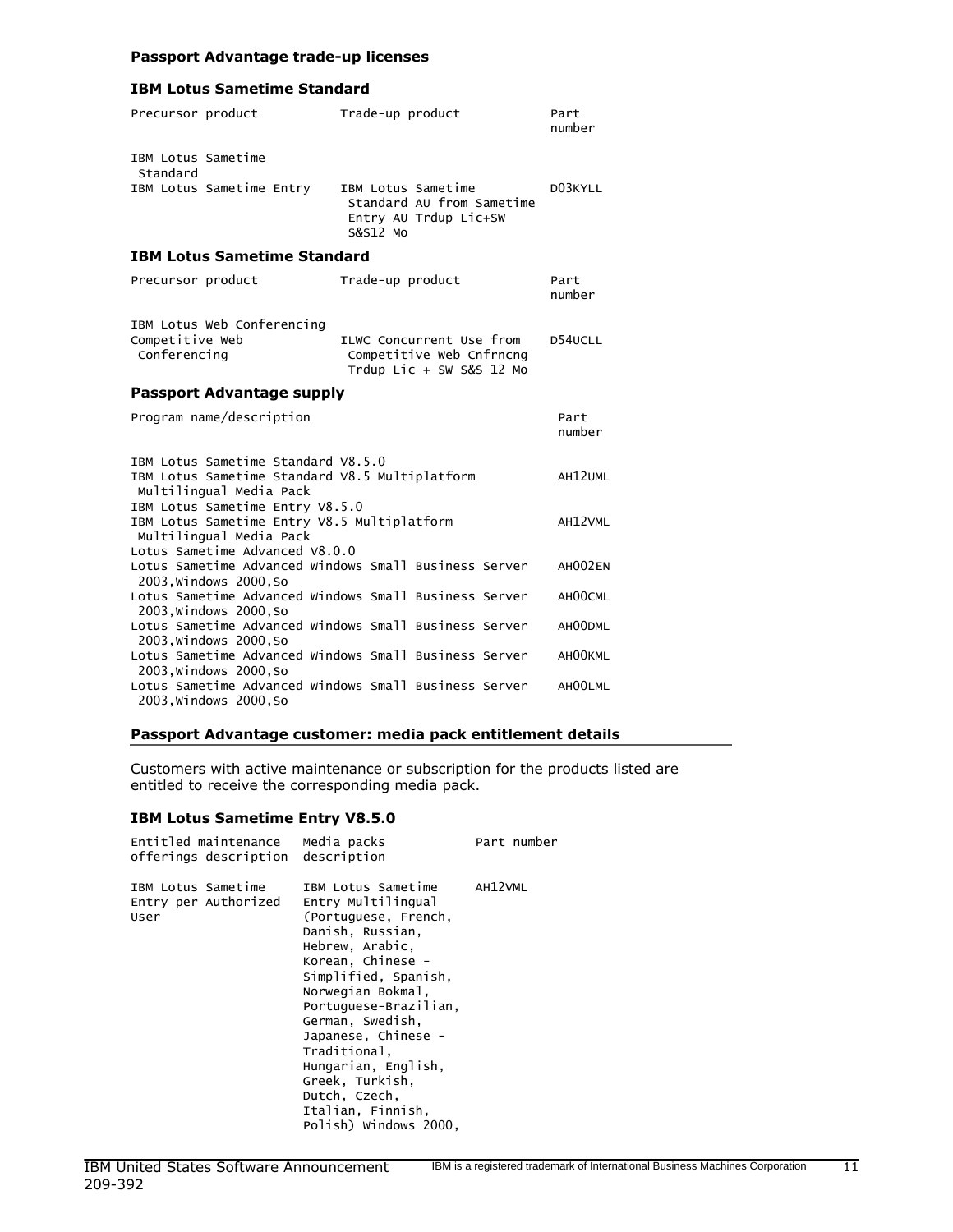Solaris (Sun), Windows Server 2003, i5 (formerly i5/OS V5), AIX 5L, V5 DVD

## Lotus Sametime Advanced V8.0.0

| Entitled maintenance<br>offerings description                                                       | Media packs<br>description                                                                                                                                                                                                                                                                                       | Part number |
|-----------------------------------------------------------------------------------------------------|------------------------------------------------------------------------------------------------------------------------------------------------------------------------------------------------------------------------------------------------------------------------------------------------------------------|-------------|
| IBM Lotus Sametime<br>Advanced Extension<br>from Sametime Limited<br>Entitlement<br>Authorized User | Lotus Sametime<br>Advanced Multilingual<br>(Korean, Chinese -<br>Simplified, Japanese,<br>Chinese -<br>Traditional, English)<br>Windows Small<br>Business Server 2003,<br>Windows 2000, Solaris<br>(Sun), i5 (formerly<br>i5/0S V5), AIX 5L, V5<br>CD ROM Digital Disk -<br>ISO 9660 Standard                    | AH00LML     |
| IBM Lotus Sametime<br>Advanced Extension<br>from Sametime Limited<br>Entitlement<br>Authorized User | Lotus Sametime<br>Advanced Multilingual<br>(Portuguese, Russian,<br>Hebrew, Arabic,<br>Hungarian, English,<br>Greek, Turkish,<br>Czech, Polish)<br>Windows Small<br>Business Server 2003,<br>Windows 2000, Solaris<br>(Sun), i5 (formerly<br>i5/OS V5), AIX 5L, V5<br>CD ROM Digital Disk -<br>ISO 9660 Standard | AH00KML     |
| IBM Lotus Sametime<br>Advanced Extension<br>from Sametime Limited<br>Entitlement<br>Authorized User | Lotus Sametime<br>Advanced Multilingual<br>(French, Spanish,<br>Portuguese-Brazilian,<br>German, English,<br>Italian) Windows<br>Small Business Server<br>2003, Windows 2000,<br>Solaris (Sun), i5<br>(formerly i5/0S V5),<br>AIX 5L, V5 CD ROM<br>Digital Disk - ISO<br>9660 Standard                           | AH00CML     |
| IBM Lotus Sametime<br>Advanced Extension<br>from Sametime Limited<br>Entitlement<br>Authorized User | Lotus Sametime<br>Advanced English<br>Windows Small<br>Business Server 2003,<br>Windows 2000, Solaris<br>(Sun), i5 (formerly<br>i5/0S V5), AIX 5L, V5<br>CD ROM Digital Disk -<br>ISO 9660 Standard                                                                                                              | AH002EN     |
| IBM Lotus Sametime<br>Advanced Extension<br>from Sametime Limited<br>Entitlement<br>Authorized User | Lotus Sametime<br>Advanced Multilingual<br>(Danish, Swedish,<br>Norwegian Nynorsk,<br>English, Dutch,<br>Finnish) Windows<br>Small Business Server<br>2003, Windows 2000,<br>Solaris (Sun), i5<br>(formerly i5/0S V5),<br>AIX 5L, V5 CD ROM<br>Digital Disk - ISO<br>9660 Standard                               | AH00DML     |

IBM Lotus Sametime Standard V8.5.0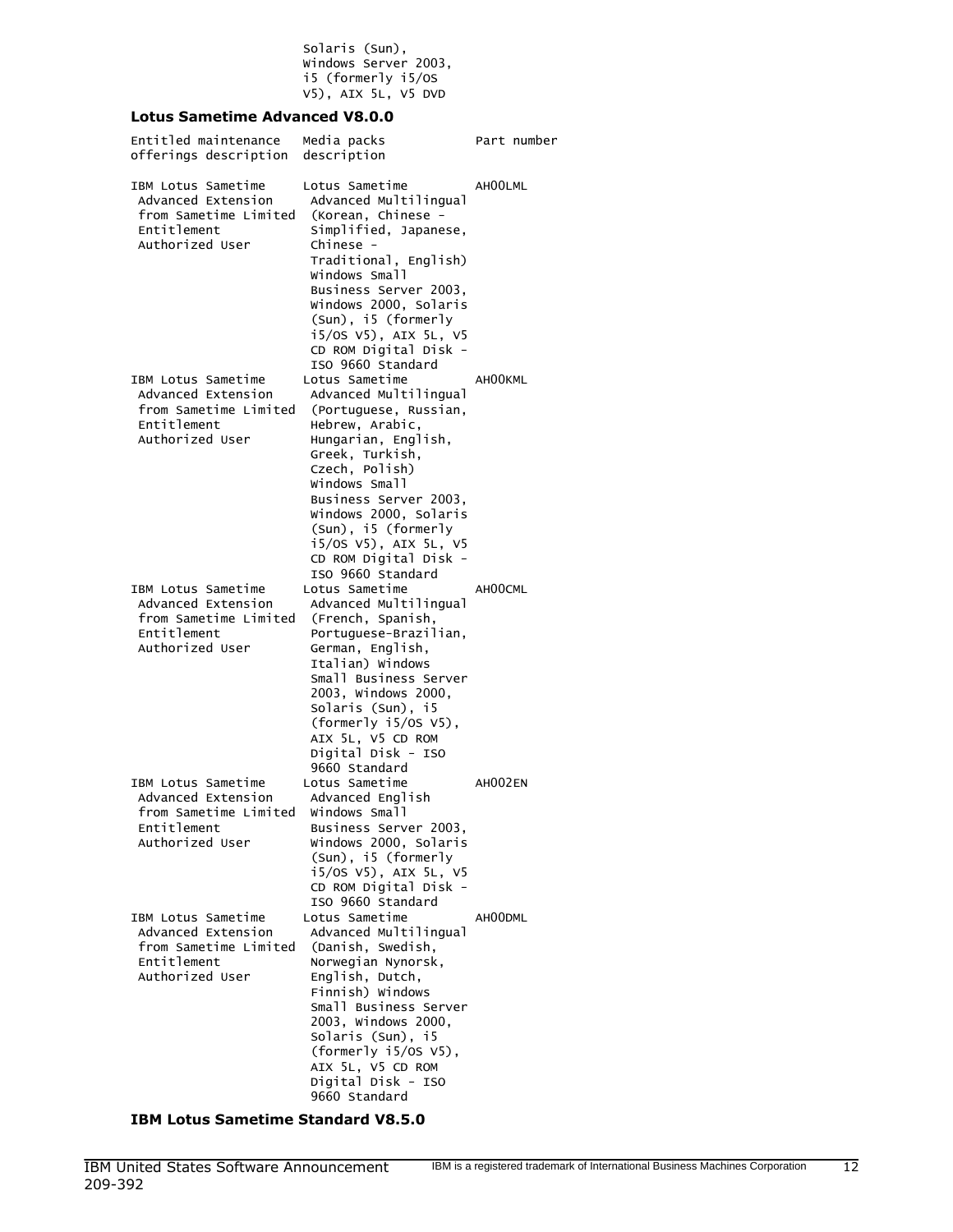| Entitled maintenance<br>offerings description                                              | Media packs<br>description                                                                                                                                                                                                                                                                                                                                                                                                                                                                                                                     | Part number |
|--------------------------------------------------------------------------------------------|------------------------------------------------------------------------------------------------------------------------------------------------------------------------------------------------------------------------------------------------------------------------------------------------------------------------------------------------------------------------------------------------------------------------------------------------------------------------------------------------------------------------------------------------|-------------|
| IBM Lotus Sametime<br>Standard Extension<br>from Sametime Limited<br>Entitlement Auth User | IBM Lotus Sametime<br>Standard Multilingual<br>(Portuguese, French,<br>Danish, Russian,<br>Hebrew, Arabic,<br>Korean, Chinese -<br>Simplified, Spanish,<br>Norwegian Bokmal,<br>Portuguese-Brazilian,<br>German, Swedish,<br>Japanese, Chinese -<br>Traditional,<br>Hungarian, English,<br>Greek, Turkish,<br>Dutch, Czech,<br>Italian, Finnish,<br>Polish) AIX 6, SUSE<br>Linux family, Solaris<br>(Sun), Windows Server<br>2008, Windows Server<br>2003, i5 (formerly<br>i5/0S V5), AIX 5L,<br>V5, Red Hat<br>Enterprise Linux<br>family DVD | AH12UML     |
| IBM Lotus Sametime<br>Standard Extranet<br>Processor Value Unit                            | IBM Lotus Sametime<br>Standard Multilingual<br>(Portuguese, French,<br>Danish, Russian,<br>Hebrew, Arabic,<br>Korean, Chinese -<br>Simplified, Spanish,<br>Norwegian Bokmal,<br>Portuguese-Brazilian,<br>German, Swedish,<br>Japanese, Chinese -<br>Traditional,<br>Hungarian, English,<br>Greek, Turkish,<br>Dutch, Czech,<br>Italian, Finnish,<br>Polish) AIX 6, SUSE<br>Linux family, Solaris<br>(Sun), Windows Server<br>2008, Windows Server<br>2003, i5 (formerly<br>i5/0S V5), AIX 5L,<br>V5, Red Hat<br>Enterprise Linux<br>family DVD | AH12UML     |
| IBM Lotus Web<br>Conferencing<br>Concurrent User                                           | IBM Lotus Sametime<br>Standard Multilingual<br>(Portuguese, French,<br>Danish, Russian,<br>Hebrew, Arabic,<br>Korean, Chinese -<br>Simplified, Spanish,<br>Norwegian Bokmal,<br>Portuguese-Brazilian,<br>German, Swedish,<br>Japanese, Chinese -<br>Traditional,<br>Hungarian, English,<br>Greek, Turkish,<br>Dutch, Czech,<br>Italian, Finnish,<br>Polish) AIX 6, SUSE<br>Linux family, Solaris<br>(Sun), Windows Server<br>2008, Windows Server<br>2003, i5 (formerly                                                                        | AH12UML     |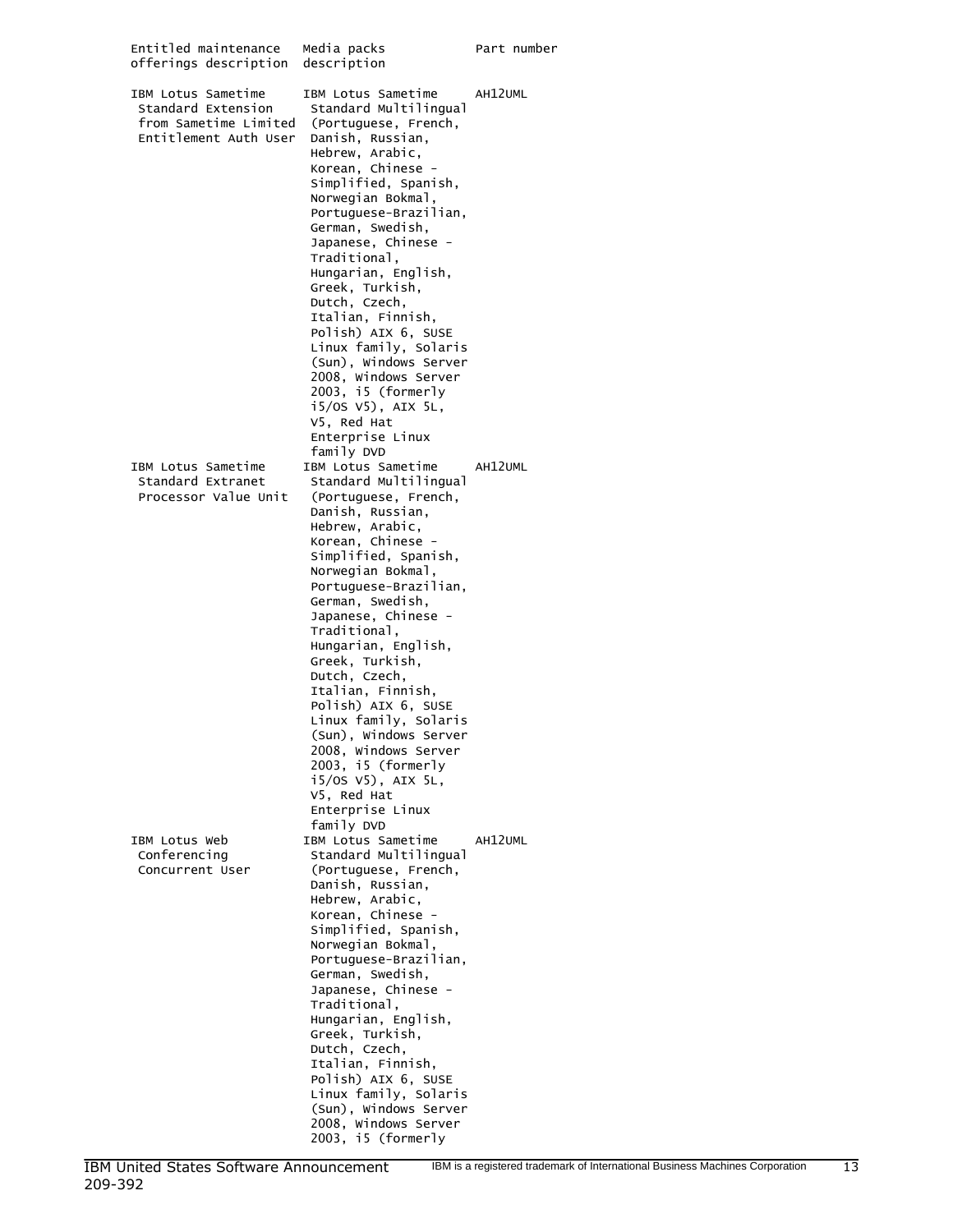i5/OS V5), AIX 5L, V5, Red Hat Enterprise Linux family DVD Lotus Sametime IBM Lotus Sametime AH12UML Standard per Standard Multilingual Authorized User (Portuguese, French, Danish, Russian, Hebrew, Arabic, Korean, Chinese - Simplified, Spanish, Norwegian Bokmal, Portuguese-Brazilian, German, Swedish, Japanese, Chinese - Traditional, Hungarian, English, Greek, Turkish, Dutch, Czech, Italian, Finnish, Polish) AIX 6, SUSE Linux family, Solaris (Sun), Windows Server 2008, Windows Server 2003, i5 (formerly i5/OS V5), AIX 5L, V5, Red Hat Enterprise Linux family DVD

## On/Off CoD

| <b>IBM Lotus Sametime Standard</b>                                           |                |
|------------------------------------------------------------------------------|----------------|
| Part description                                                             | Part<br>number |
| IBM Lotus Sametime Standard PROCESSOR-Day(s) Per<br>Use-DAY, On Off Capacity | ASPI7LL        |

#### <span id="page-13-0"></span>Terms and conditions

The information provided in this announcement letter is for reference and convenience purposes only. The terms and conditions that govern any transaction with IBM are contained in the applicable contract documents such as the IBM International Program License Agreement, IBM International Passport Advantage Agreement, and the IBM Agreement for Acquisition of Software Maintenance.

#### *Licensing*

IBM International Program License Agreement including the License Information document and PoE govern your use of the program. PoEs are required for all authorized use.

Part number products only, offered outside of Passport Advantage, where applicable, are license only and do not include Software Maintenance.

This software license includes Software Subscription and Support (also referred to as Software Maintenance).

| <b>License Information form numbers</b> |                   |                        |  |  |
|-----------------------------------------|-------------------|------------------------|--|--|
| Program name                            | Program<br>number | Form number            |  |  |
| IBM Lotus Sametime Advanced             |                   | 5724-590 L-KBIM-7SU3X9 |  |  |
| IBM Lotus Sametime Entry                |                   | 5724-T65 L-KBIM-7SU3X9 |  |  |
| IBM Lotus Sametime Standard             |                   | 5724-J23 L-KBIM-7SU3X9 |  |  |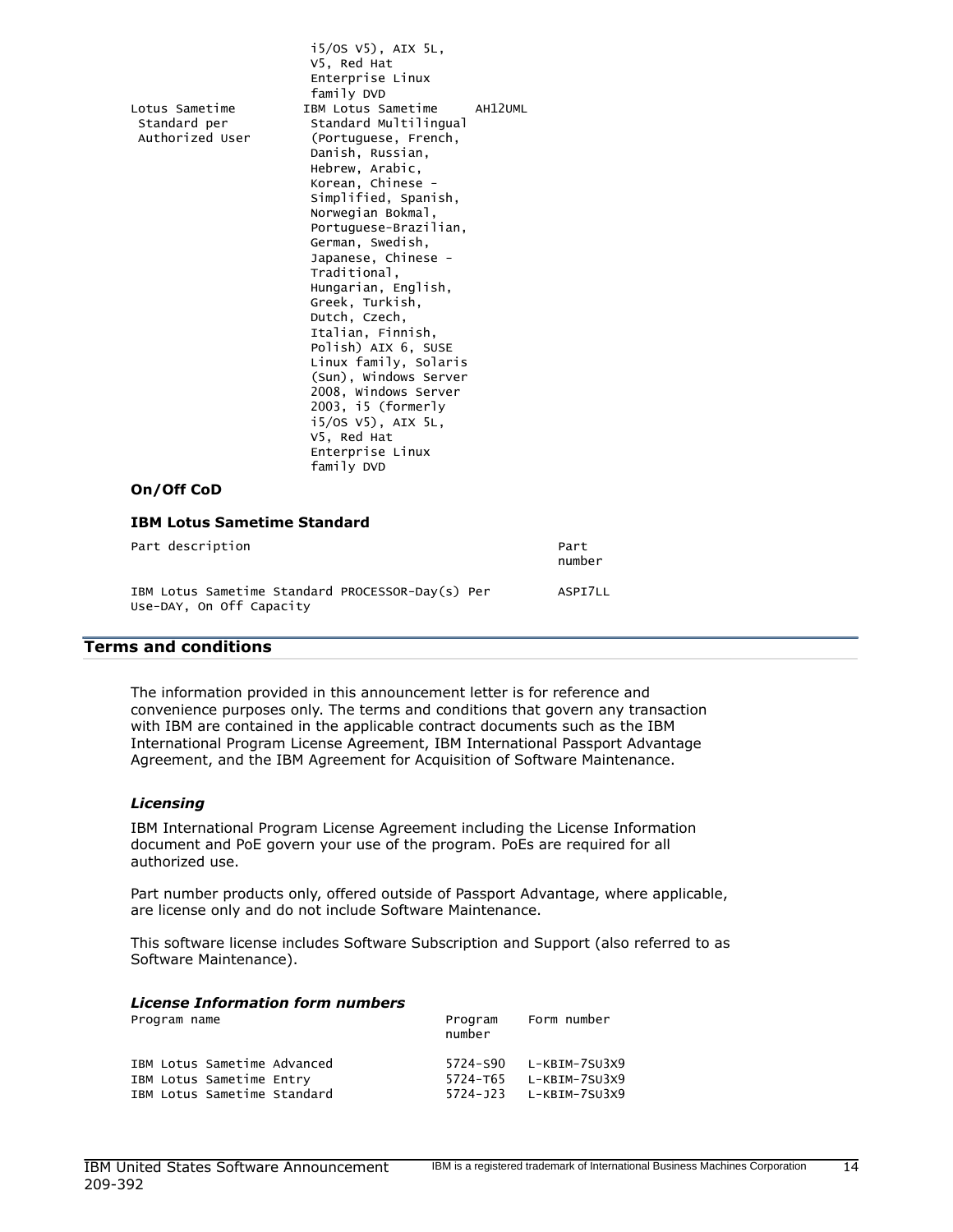The program's License Information will be available for review on the IBM Software License Agreement Web site

<http://www.ibm.com/software/sla/sladb.nsf>

#### *Limited warranty applies*

Yes

#### *Warranty*

IBM warrants that when the program is used in the specified operating environment, it will conform to its specifications. The warranty applies only to the unmodified portion of the program. IBM does not warrant uninterrupted or error-free operation of the program or that IBM will correct all program defects. You are responsible for the results obtained from the use of the program.

IBM provides you with access to IBM databases containing information on known program defects, defect corrections, restrictions, and bypasses at no additional charge. Consult the IBM Software Support Handbook for further information at

<http://www.ibm.com/support/handbook>

IBM will maintain this information for at least one year after the original licensee acquires the program (warranty period).

#### *Program technical support*

Technical support of a program product will be available for a minimum of five years from the general availability date, as long as your Software Maintenance is in effect. This technical support allows you to obtain assistance (via telephone or electronic means) from IBM for product-specific, task-oriented questions regarding the installation and operation of the program product. Software Maintenance also provides you with access to updates, releases, and versions of the program. You will be notified, via announcement letter, of discontinuance of support with 12 months' notice. If you require additional technical support from IBM, including an extension of support beyond the discontinuance date, contact your IBM representative or IBM Business Partner. This extension may be available for a fee.

#### *Money-back guarantee*

If for any reason you are dissatisfied with the program and you are the original licensee, you may obtain a refund of the amount you paid for it, if within 30 days of your invoice date you return the program and its PoE to the party from whom you obtained it. If you downloaded the program, you may contact the party from whom you acquired it for instructions on how to obtain the refund.

For programs acquired under the IBM International Passport Advantage Agreement, this term applies only to your first acquisition of the program.

For programs acquired under any of IBM's On/Off CoD software offerings, this term does not apply since these offerings apply to programs already acquired and in use by you.

#### *Authorization for use on home/portable computer*

The program may be stored on the primary machine and another machine, provided that the program is not in active use on both machines at the same time. You may not copy and use this program on another computer without paying additional license fees.

```
IBM Lotus Sametime Advanced: No
IBM Lotus Sametime Entry: No
IBM Lotus Sametime Standard: No
```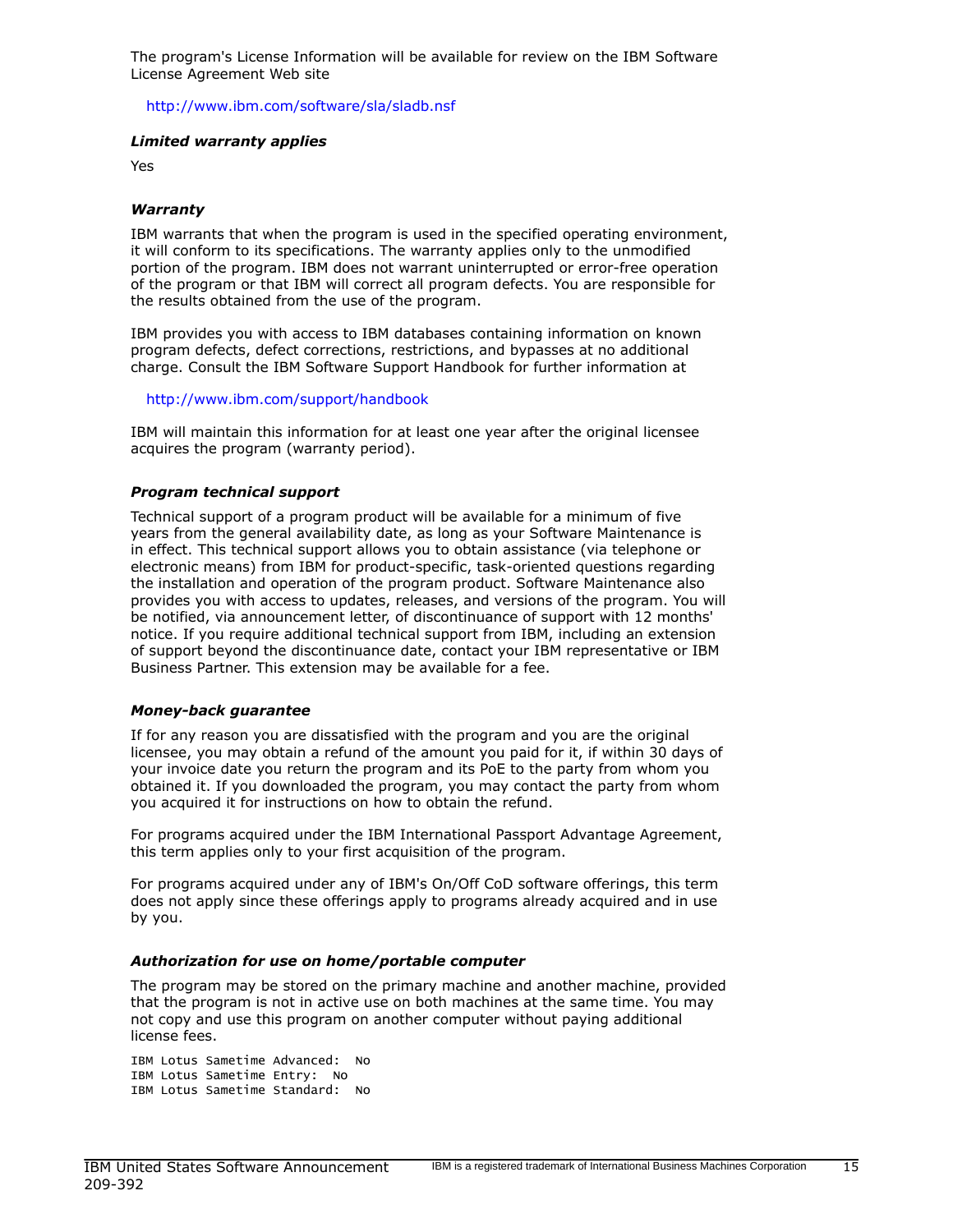## *International Passport Agreement*

## *Volume orders (IVO)*

No

## *Passport Advantage applies*

Yes, and through the Passport Advantage Web site at

#### <http://www.ibm.com/software/passportadvantage>

This product is only available via Passport Advantage. It is not available as shrinkwrap.

#### *Software Subscription and Support (Software Maintenance)*

Yes. Software Subscription and Support (also referred to as Software Maintenance) is included with licenses purchased through Passport Advantage and Passport Advantage Express. Product upgrades and technical support are provided by the Software Subscription and Support (also referred to as Software Maintenance) offering as described in the Agreements. Product upgrades provide the latest versions and releases to entitled software and Technical Support provides voice and electronic access to IBM support organizations, worldwide.

IBM includes one year of Software Subscription and Support (also referred to as Software Maintenance) with each program license acquired. The initial period of Software Subscription and Support (also referred to as Software Maintenance) can be extended by the purchase of a renewal option, if available.

While your Software Subscription and Support (also referred to as Software Maintenance) is in effect, IBM provides you assistance for your routine, short duration installation and usage (how-to) questions, and code-related questions. IBM provides assistance via telephone and, if available, electronic access, to your information systems (IS) technical support personnel during the normal business hours (published prime shift hours) of your IBM support center. (This assistance is not available to your end users.) IBM provides Severity 1 assistance 24 hours a day, 7 days a week. For additional details, consult your IBM Software Support Handbook at

#### <http://www.ibm.com/support/handbook>

Software Subscription and Support (also referred to as Software Maintenance) does not include assistance for the design and development of applications, your use of programs in other than their specified operating environment, or failures caused by products for which IBM is not responsible under the applicable agreements.

For additional information about the International Passport Advantage Agreement and the IBM International Passport Advantage Express Agreement, visit the Passport Advantage Web site at

#### <http://www.ibm.com/software/passportadvantage>

#### *Other terms*

## *System i Software Maintenance applies*

No

## *Educational allowance available*

Not applicable.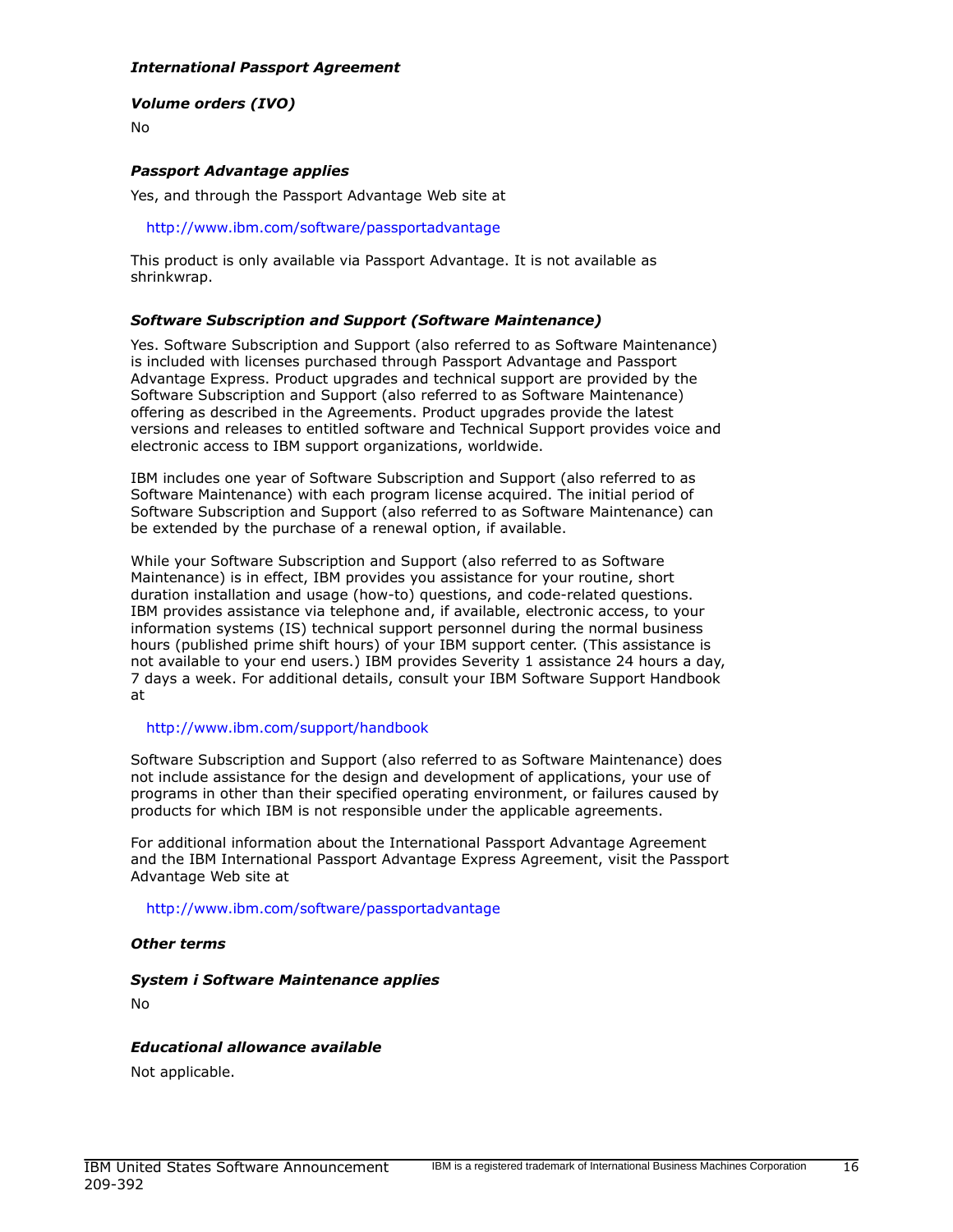## On/Off CoD

To be eligible for On/Off CoD pricing, customers must be enabled for temporary capacity on the corresponding hardware, and the required contract - Z125-6907, Amendment for iSeries® and pSeries® Temporary Capacity On Demand - Software - must be signed prior to use.

# IBM Electronic Services

IBM has transformed its delivery of hardware and software support services to help you achieve higher system availability. Electronic Services is a Web-enabled solution that offers an exclusive, no-additional-charge enhancement to the service and support available for IBM servers. These services are designed to provide the opportunity for greater system availability with faster problem resolution and preemptive monitoring. Electronic Services comprises two separate, but complementary, elements: Electronic Services news page and Electronic Services Agent.

The Electronic Services news page is a single Internet entry point that replaces the multiple entry points traditionally used to access IBM Internet services and support. The news page enables you to gain easier access to IBM resources for assistance in resolving technical problems.

The Electronic Service Agent<sup>™</sup> is no-additional-charge software that resides on your server. It monitors events and transmits system inventory information to IBM on a periodic, client-defined timetable. The Electronic Service Agent automatically reports hardware problems to IBM. Early knowledge about potential problems enables IBM to deliver proactive service that may result in higher system availability and performance. In addition, information collected through the Service Agent is made available to IBM service support representatives when they help answer your questions or diagnose problems. Installation and use of IBM Electronic Service Agent for problem reporting enables IBM to provide better support and service for your IBM server.

## <span id="page-16-0"></span>**Prices**

#### Passport Advantage

For Passport Advantage information and charges, contact your IBM representative or authorized IBM Business Partner, or authorized IBM Business Partner for Software ValueNet®, if applicable. Additional information is also available at

<http://www.ibm.com/software/passportadvantage>

#### Business Partner information

If you are an IBM Business Partner -- Distributor for Workstation Software acquiring products from IBM, you may link to Passport Advantage Online for resellers where you can obtain Business Partner pricing information. An IBM ID and password are required.

<https://www.ibm.com/software/howtobuy/passportadvantage/paoreseller>

#### IBM Global Financing

IBM Global Financing offers competitive financing to credit-qualified customers to assist them in acquiring IT solutions. Offerings include financing for IT acquisition, including hardware, software, and services, both from IBM and other manufacturers or vendors. Offerings (for all customer segments: small, medium, and large enterprise), rates, terms, and availability can vary by country. Contact your local IBM Global Financing organization or visit